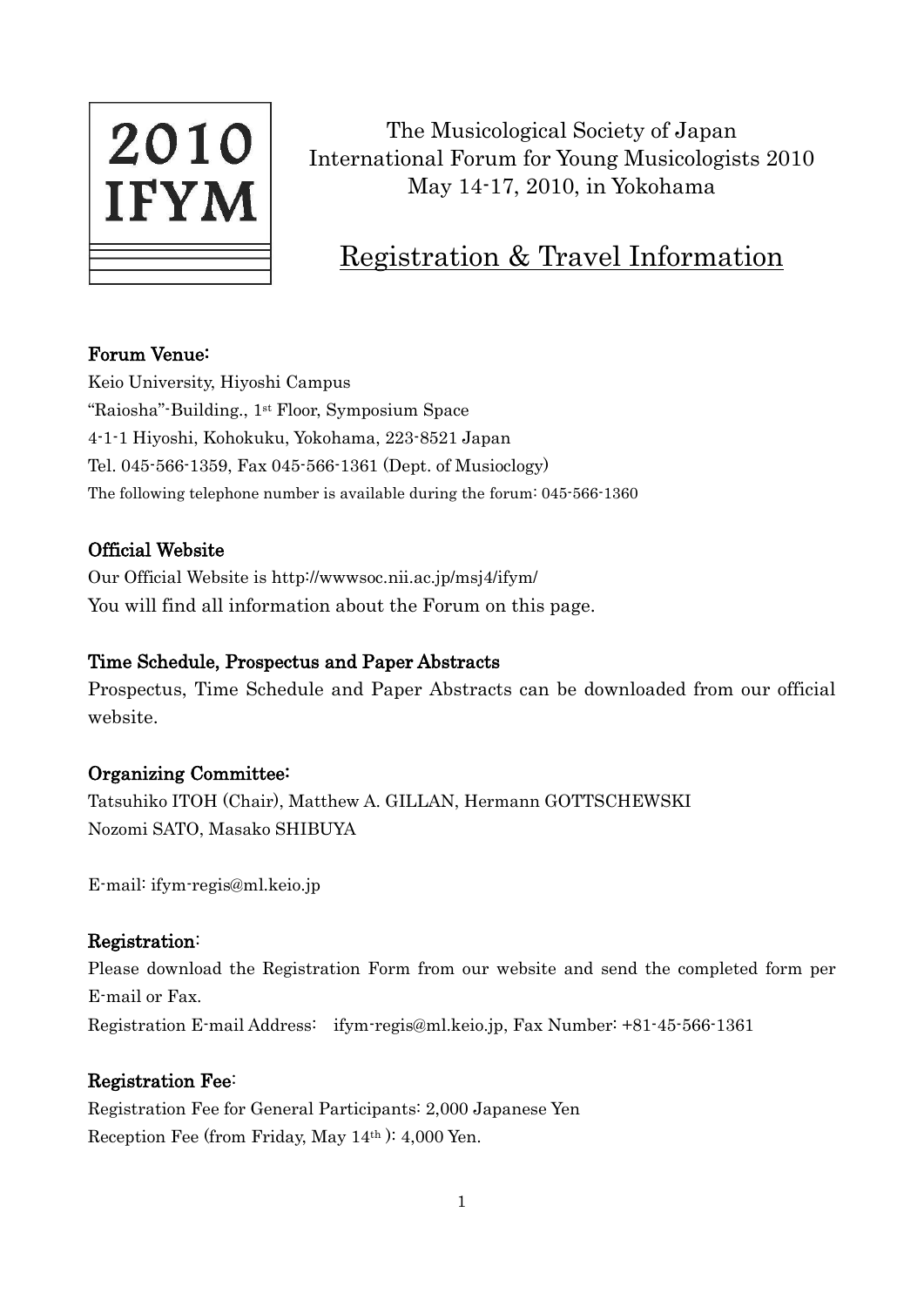### Payment Methods:

- Bank Transfer: Sumitomo Mitsui Banking Corporation, Fukui Branch (Bank Code: 0009, Branch No.: 502, SWIFT-Code: SMBCJPJT), Account No. 0612839 (Savings)
- Account Name: NIPPONONGAKUGAKKAI IFYM2010 DAIHYO SHIBUYA MASAKO
- 三井住友銀行 福井支店(店番号 502)普通、口座番号 0612839、口座名 日本音楽学会 IFYM2010 代表 澁谷政子 (にっぽんおんがくがっかい IFYM2010 だいひょうしぶやまさこ)
- Credit Card: We accept VISA and MASTER CARD (only for participants from outside of Japan). Please download Credit Card Payment Form from our website.

#### Pre-conference Material:

The Pre-conference Material will be sent per postal mail to the all participants who have completed the registration with payment before Friday April 23rd 2010. This includes the full version of all the papers to be read at the Forum. (If you send the registration after this date, you will receive it the on the forum.)

#### Access:

Hiyoshi Campus of Keio University is located in the east part of Yokohama city near Central Tokyo (20 min. by train from Shibuya and Meguro Stations). It can be reached by ca. 1 min. from Hiyoshi Station (Tokyu Toyoko Line, Meguro Line). To find the train route to Hiyoshi Station, please refer to the website: http://www.jorudan.co.jp/english/ (Please select the "Hiyoshi (Kanagawa)" Station). For the precise access information, please refer to the web site:

 Hiyoshi Campus: http://www.keio.ac.jp/english/about\_keio/campus\_info/hiyoshi1.html Access Guide: http://www.keio.ac.jp/english/about\_keio/campus\_info/hiyoshi2.html

#### Accommodations:

There are many hotel reservation services in English on the website, for example "Rakuten Travel" (http://travel.rakuten.co.jp/en/), "Japanican" (http://www.japanican.com), etc. The hotels located near Yokohama Station (Yokohama City), Shibuya Station (Central Tokyo) or Stations on the Tokyu Toyoko Line and Minatomirai Line are recommended.

A limited number of on-campus accommodation is also available (Single bed room 4,200 JPY, twin bed room 7,350 JPY, payment in advance required). Please inquire the committee office (ifym-regis@ml.keio.jp) after you complete the registration.

#### Internet Broadcasting:

The Forum will be broadcast on the internet (from  $3:30$  p.m. on Friday  $14<sup>th</sup>$  – Sunday  $4:00$  p.m, 16th May 2010). You can connect to the internet broadcasting page from our official website. (http://wwwsoc.nii.ac.jp/msj4/ifym/)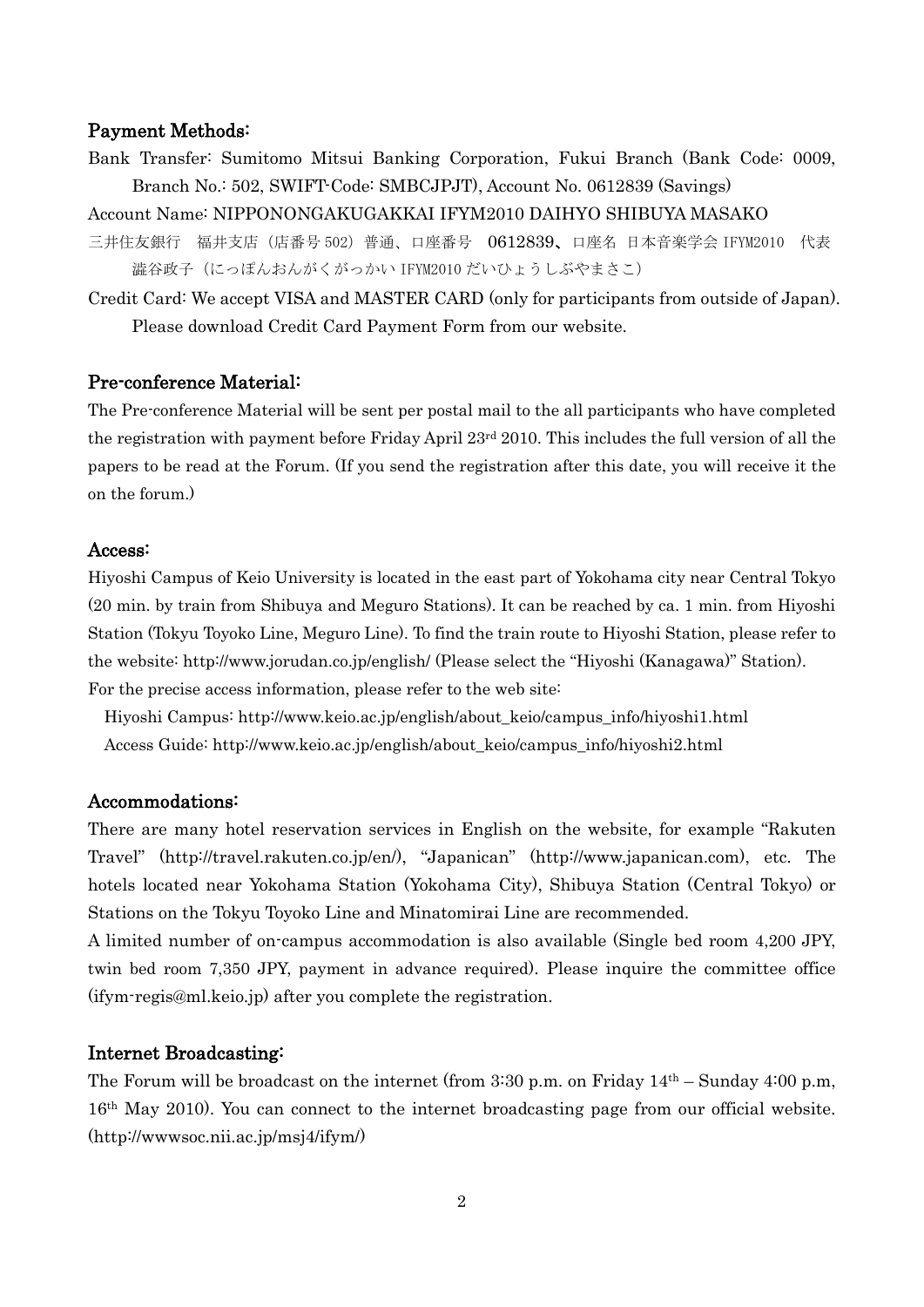## General Information for International Participants:

# - Visas

Visitors from certain countries must be issued visas by the Japanese consulate in those countries. For further details, please contact your local Japanese consular office or your travel agent. For a list of Japanese consular offices worldwide, please visit: http://www.mofa.go.jp/about/emb\_cons/mofaserv.html

### - Insurance

The organizer cannot accept responsibility for accidents. Participants are encouraged to obtain travel insurance (medical, personal accident and luggage) in their home country prior to departure.

### - Money

It is recommended that you obtain Japanese yen in cash upon your arrival at the international airport. At the international airports, such as Narita and Haneda currency exchange counters are usually open during the time of flight arrivals. There are Citibank ATMs at the international airports. Foreign credit, debit and cash cards can be used at ATMs of Japan Post Bank and 7-Eleven convenience stores, etc. There are Post Bank ATMs in the Hiyoshi Station.

Please note that even on the 24-hour ATMs, transactions with some foreign financial institutions are not available during the weekend and night time.

For precise information please refer to:

http://www.jp-bank.japanpost.jp/en/ias/en\_ias\_index.html

http://www.sevenbank.co.jp/intlcard/index2.html

Credit cards are generally accepted at hotels and major stores. However, there are not always facilities for credit card transactions at small stores.

#### - Internet

Internet access is available at the venue and in on-campus accommodation, if you bring your own PC and LAN cable (Ethernet cable). For further information please ask the forum staff.

### - Japan Rail Pass

If you are resident outside Japan and planning further travel after or before the Forum, you can take advantage of the Japan Rail Pass. This pass covers virtually all Japan Railways (JR) trains including Shinkansen (Super Express) trains, airport express shuttle trains, etc. The Japan Rail Pass can be purchased only outside Japan. For details please contact travel agencies at your location or visit the Web site